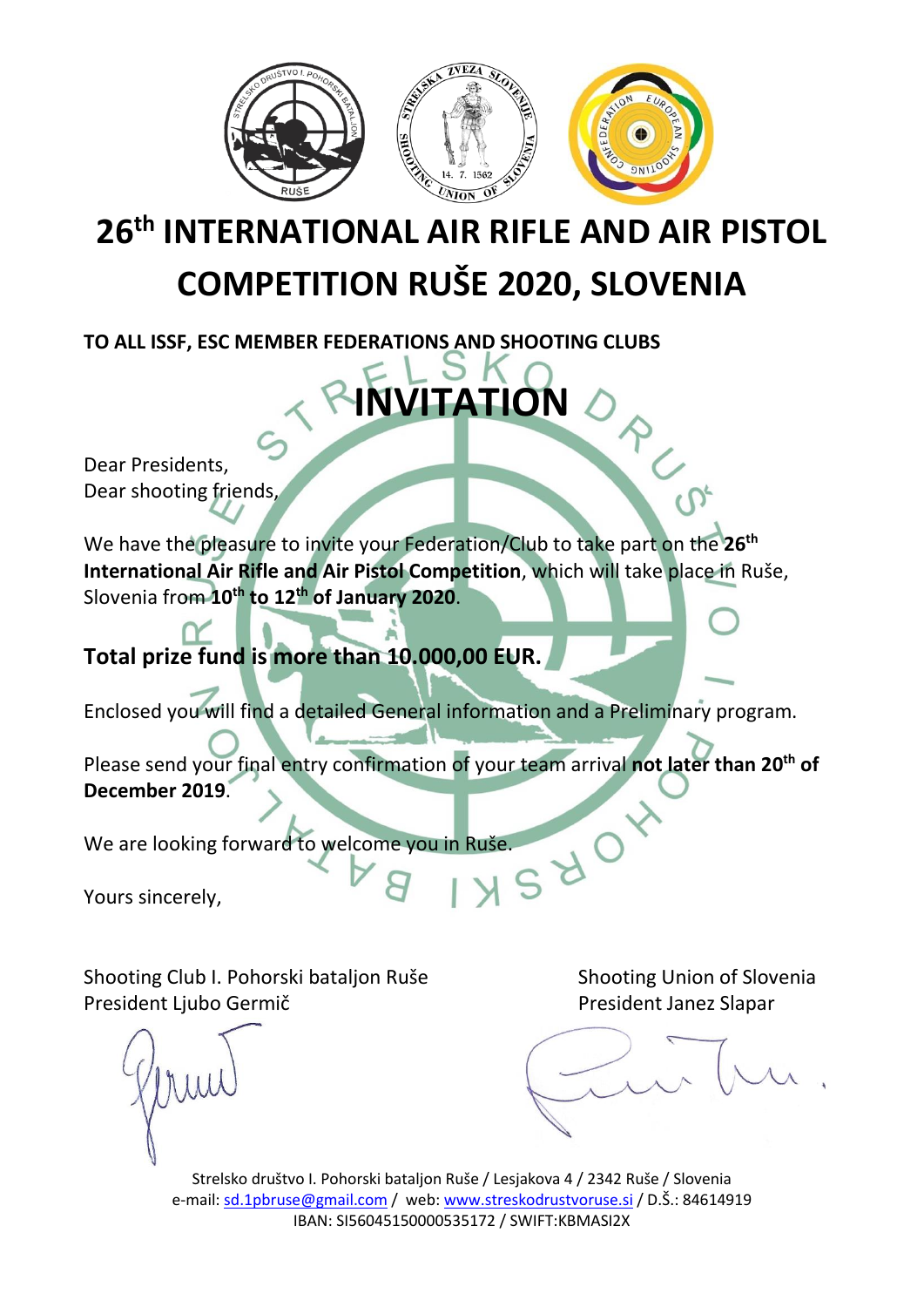#### **GENERAL INFORMATIONS**

**Time:** <sup>th</sup> to 12<sup>th</sup> of January 2020

**Place:** Shooting range Ruše, Šolska ulica 16, 2342 Ruše, Slovenia

**Rules:** ISSF

**Targets:** 45 Sius Ascor

**Shooting events:** Air rifle men, women (teams and individual) Air pistol men, women (teams and individual) Air rifle men junior, women junior (teams and individual) Air pistol men junior, women junior (teams and individual) Mixed Team Air Rifle Mixed Team Air Pistol

**Prizes: Total prize fund is more than 10.000,00 EUR.**

MIXED TEAM will be perform on Friday, 10th January and will be awarded with **financial prizes in cash** and medals.

The competition on Saturday is dedicated to the 8<sup>th</sup> January Ruše municipal celebration. In Friday also will be perform all junior events.

On Sunday is competition for the Grand Prix of Ruše. The prizes for the winners on GP Ruše include medals as well as the **prizes in cash**.

**Teams:** the firs three teams on Saturday and Sunday will get a cup.

#### **Accommodation with meals:**

#### *Hotel Veter* (Mariborska cesta 31, 2342 Ruše)

**Single room** including breakfast (lunch and dinner on location of Dormitory) per person/night with all taxes 62€

**Double room** including breakfast (lunch and dinner on location of Dormitory) per person/night with all taxes 52€

**Triple/four person room** including breakfast (lunch and dinner on location of Dormitory) per person/night with all taxes 48€

#### *Dormitory* (Šolska ulica 16, 2342 Ruše)

**Single room** including breakfast, lunch, dinner and all taxes per person/night 50€ **Double room** including breakfast, lunch, dinner and all taxes per person/night 42€ **Triple room** including breakfast, lunch, dinner and all taxes per person/night 38€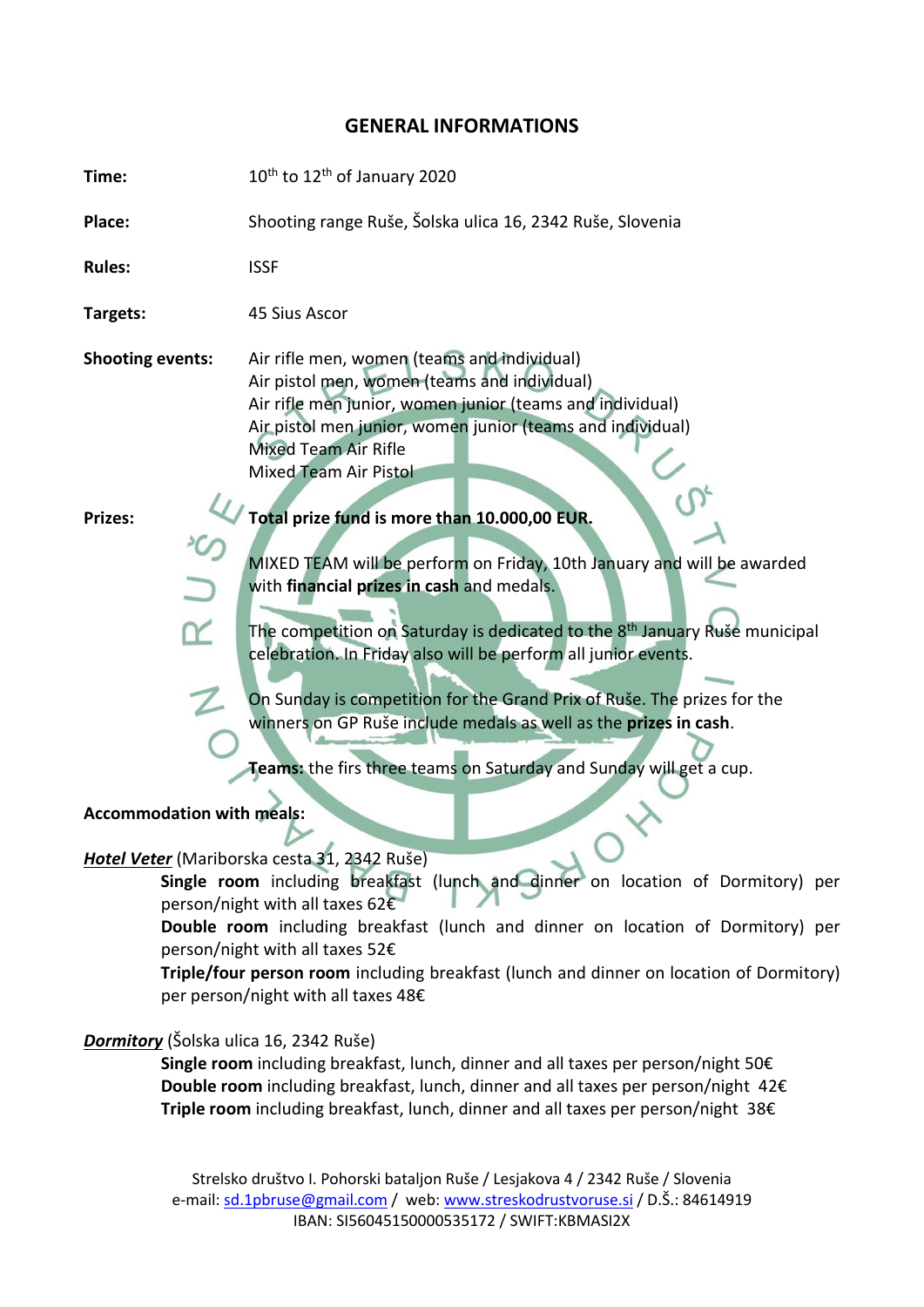**Entry fees:** 20 € per one shooter of Mixed Team 35 € per shooter / per event / per competition on Saturday and Sunday

> The advantage of participation in the competition will have shooters who will compete on all three days of the competition and members of national teams.

#### **The deposit of 100% of the entry fee must be transferred to the Organizing Committee at latest 5 days before the Competition day (5th January 2020).**

The deposit for the entry fees must be transferred to the following bank account:

*Name and address of Bank:* NOVA KBM D.D., Ulica Vita Kraigherja 4, 2000 Maribor *Swift code/BIC:* KBMASI2X

*IBAN:* SI56 0451 5000 0535 172

*Beneficiary:* STRELSKO DRUŠTVO 1. POHORSKI BATALJON RUŠE, Lesjakova ulica 4, 2342 Ruše, Slovenia

**Cancellation** (ISSF Rule 3.7.4.3)

Any Shooting Club reducing the number of athletes, Competitions and/or officials after the Final Entry Deadline, is obligated to pay all applicable fees and costs including entry fees according to the number of athletes and entries on the Final Entry Forms originally received. If the applicable fees and costs are not paid no member of that Club may participate.

#### **Transport fees:**

Fee for transportation: from/to Airport Ljubljana to/from Ruše: EUR 15 per person, one direction (30 EUR both directions) - from/to Airport Graz to/from Ruše: EUR 10 per person, one direction (20 EUR both directions)

**Final entry forms: To be sent before 20 th of December 2019 (see attached file)**

#### **PRELIMINARY PROGRAM**

#### 10<sup>th</sup> JAN 2020 - Friday

|  | 13.00           | Arrival of delegations                           |
|--|-----------------|--------------------------------------------------|
|  | 13.00 - 14.30   | <b>Training</b>                                  |
|  | $13.00 - 19.00$ | Equipment control                                |
|  | 14.50           | Competition Mixed Teams Air Rifle / Air Pistol   |
|  |                 | <b>Finals Mixed Teams Air Rifle / Air Pistol</b> |
|  | 19.30           | Technical meeting (Dormitory - meeting           |
|  |                 | room)                                            |

Strelsko društvo I. Pohorski bataljon Ruše / Lesjakova 4 / 2342 Ruše / Slovenia e-mail: [sd.1pbruse@gmail.com](mailto:sd.1pbruse@gmail.com) / web: [www.streskodrustvoruse.si](http://www.streskodrustvoruse.si/) / D.Š.: 84614919 IBAN: SI56045150000535172 / SWIFT:KBMASI2X